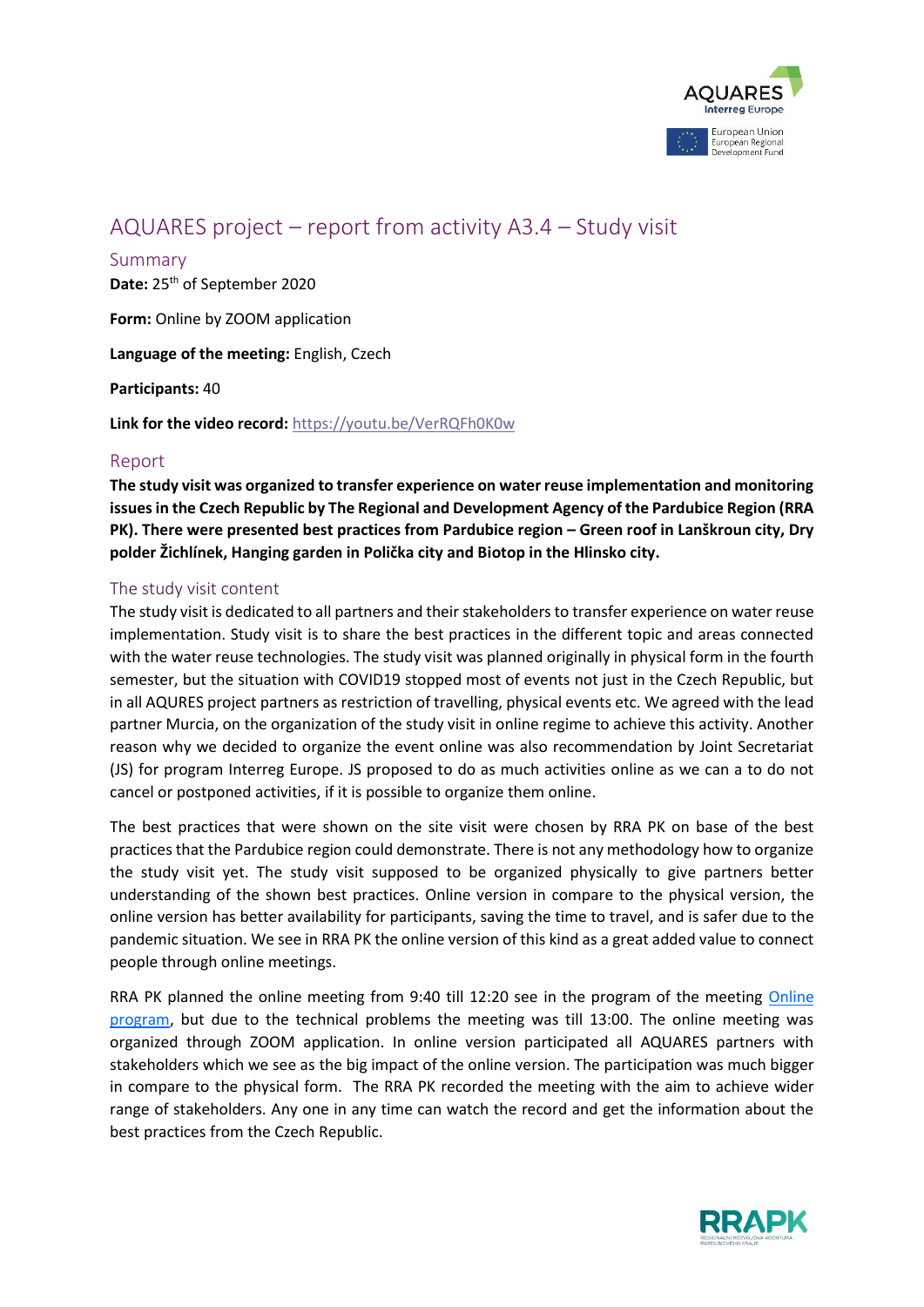

#### <span id="page-1-0"></span>Online program

The online program was organized in the same style as was planned for physical meeting. The partners could listen to the presentations and instead of the "physical visit" they could watch the video that the RRA PK recorded before the meeting. In the introduction got each partner space to introduce themselves and their organization and spoke about their expectations from the lecturers and introduced places. There was window for the discussion after each presentation. The discussion ran through the chat and moderator from the RRA PK read the questions and tried to approximate the question and this meaning.

#### *Online program*

| $9:30 - 9:40$   | <b>Connection</b>                                                             |
|-----------------|-------------------------------------------------------------------------------|
|                 | connection window for all participants                                        |
| $9:40 - 10:10$  | <b>Introduction</b>                                                           |
|                 | opening speech - project AQUARES and program of the online study visit        |
|                 | presenting by RRA PK Lucie Balcarová                                          |
|                 | introduction of all participants - AQUARES partners and stakeholders          |
| $10:10 - 10:30$ | Lanškroun city presentation                                                   |
|                 | green roof, infiltration areas, flood protection measures                     |
|                 | presenting by mayor of the Lanškroun city                                     |
| $10:30 - 10:50$ | Dry polder Žichlínek                                                          |
|                 | flood protection                                                              |
|                 | presenting by mayor of the Lanškroun city                                     |
| $10:50 - 11:10$ | <b>Break</b>                                                                  |
|                 | short coffee break at your office                                             |
| $11:10 - 11:30$ | Hanging garden in Polička                                                     |
|                 | hanging garden on the library of the Polička city                             |
|                 | presenting by library's director Jan Julk                                     |
| $11:30 - 11:50$ | <b>Biotop Hlinsko</b>                                                         |
|                 | root water recycling systems in Biotop                                        |
|                 | presenting by mayor of the Hlinsko city                                       |
| $11:50 - 12:20$ | <b>Conclusion</b>                                                             |
|                 | all partners - discussion, collection of the feedback, the end of the meeting |

#### Practices that has been seen

#### *Lanškroun city – green roof, infiltration areas*

The practice describes the system of the green roof management in new public building, cultural centrum L´Art in the Lanškroun city. The preparation of project began in 2015, from the idea of main architect. The whole roof is covered with substrate which soaks water. This enables plants to thrive and when there is too much water after heavy rains, it is directed towards the sides and by overflow further to retention tanks which are under the parking and in front of the cultural centrum. The maintenance department can later use this water for irrigation purposes during periods of drought. One of the positives should be an improvement of thermal insulation of the cultural centrum.

The Lanškroun city works on flood protection areas in the city centrum with streets renovation. During the heavy rains and melting snow is the city centrum very easily flooded. There was a concept of town

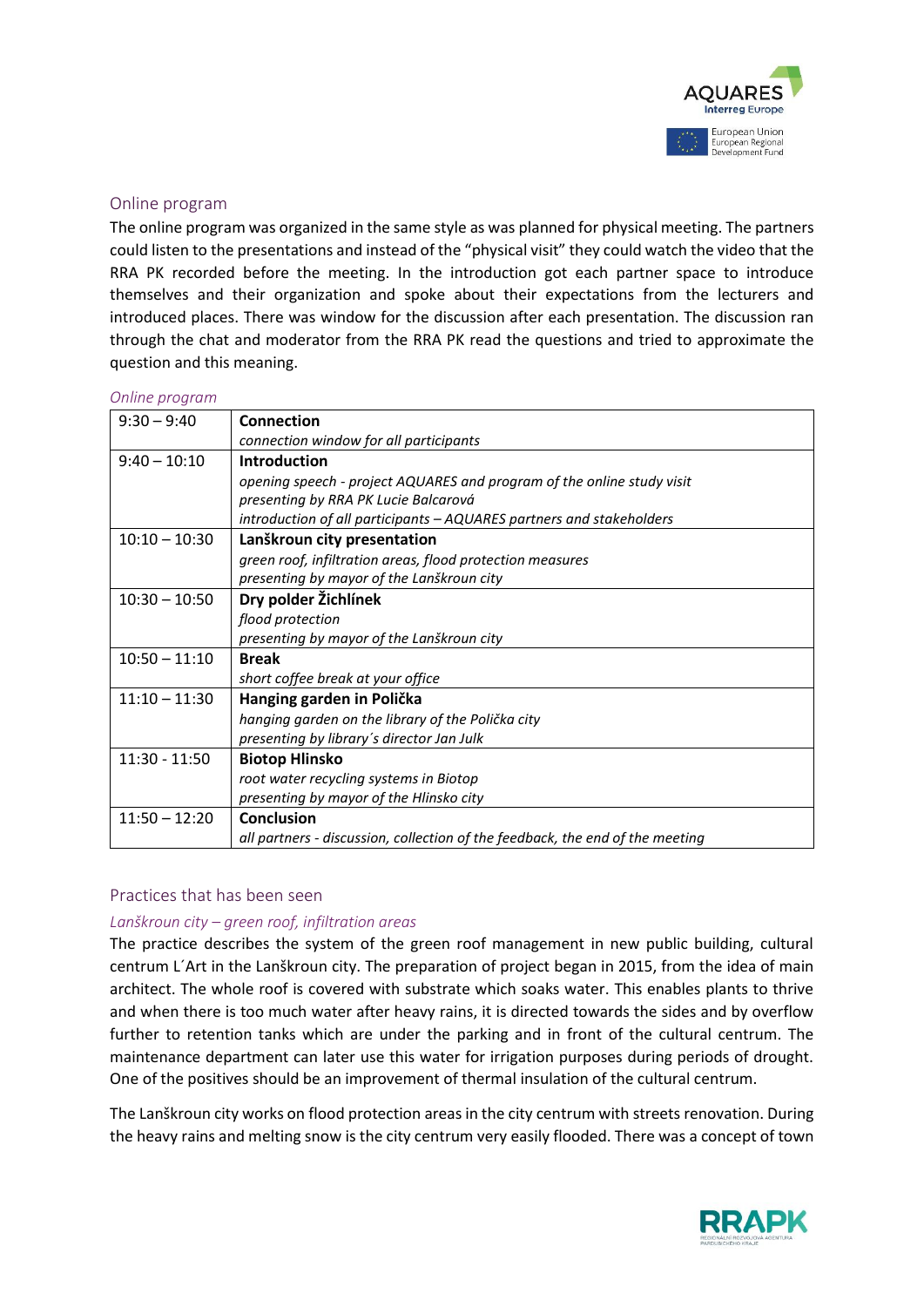

greenery developed. The elaborate helps to solve technical issues of water retention and water soaking.

## Potential for learning or transfer

This system can be adapted to all countries – green roof and also the street renovation. Mayor of the city spoke about obstacles on the beginning of project, examples how they solve the problems a shared their knowledge. Lecturer, the mayor of the city is available to share the knowledge from the new project.

#### *Dry polder Žichlínek*

Dry polder was built between 2006 and 2008 and it was built mainly to protect cities and villages from the flood. This dry polder is the biggest in the middle of the Europe. This investment was carried by Morava River Basin Management, this company manages watercourses in our area. In the middle of the polder is situated the river Moravská Sázava. The dry polder covers an area of 166 ha and its main purpose is to decrease the flow of water which would otherwise enter the part below the polder without any control. There is a drain in the middle of the polder which regulate the flow coming for parts above. The place has become very attractive for the local habitants. This area is possible to visit and enjoy beautiful moments of peace and rest in the nature, when it is not flooded.

#### Potential for learning or transfer

Not only such big polder but even small polders are able to help in those areas which are often hit by flash floods. The main potential is to prevent further damage of the property of not just residents. The damage is always connected to big costs needed for its removal. The dry polders are great to build them where the amount of water is difficult to predict.

#### *Hanging garden on library in Polička city*

The hanging garden is a part of operations of the Centre of Technical Education in library. The garden makes the surrounding areas special, nicer and more attractive. The garden represents the desire to connect robots and nature. Know-how is from the Czech company "Čarokvěty". Simply we can say that the garden has 800 pockets made of non-wowen textile. Each of the pockets is occupied by two plants. The pockets have a special felt layer in the rear part which can be soaked with water. There is a sensor in this layer and it sends a signal that humidity has dropped under 16%, a water pump gets activate to a period of one minute. This system is automated. There is a plan to use also the rain water for irrigation.

#### Potential for learning or transfer

This system has the biggest advantage, that it uses only the absolutely necessary amount of water. Without the automatic irrigation system would be nearly impossible to water and maintain such a garden. This system is great to use on dry places or places, where is not possible to add greenery.

#### *Biotop Hlinsko*

The biotope is completely new and it is the only one in the Pardubice region. One of the reasons why to build biotope were acquisition costs that are lower than some aquapark or other kind of pools.

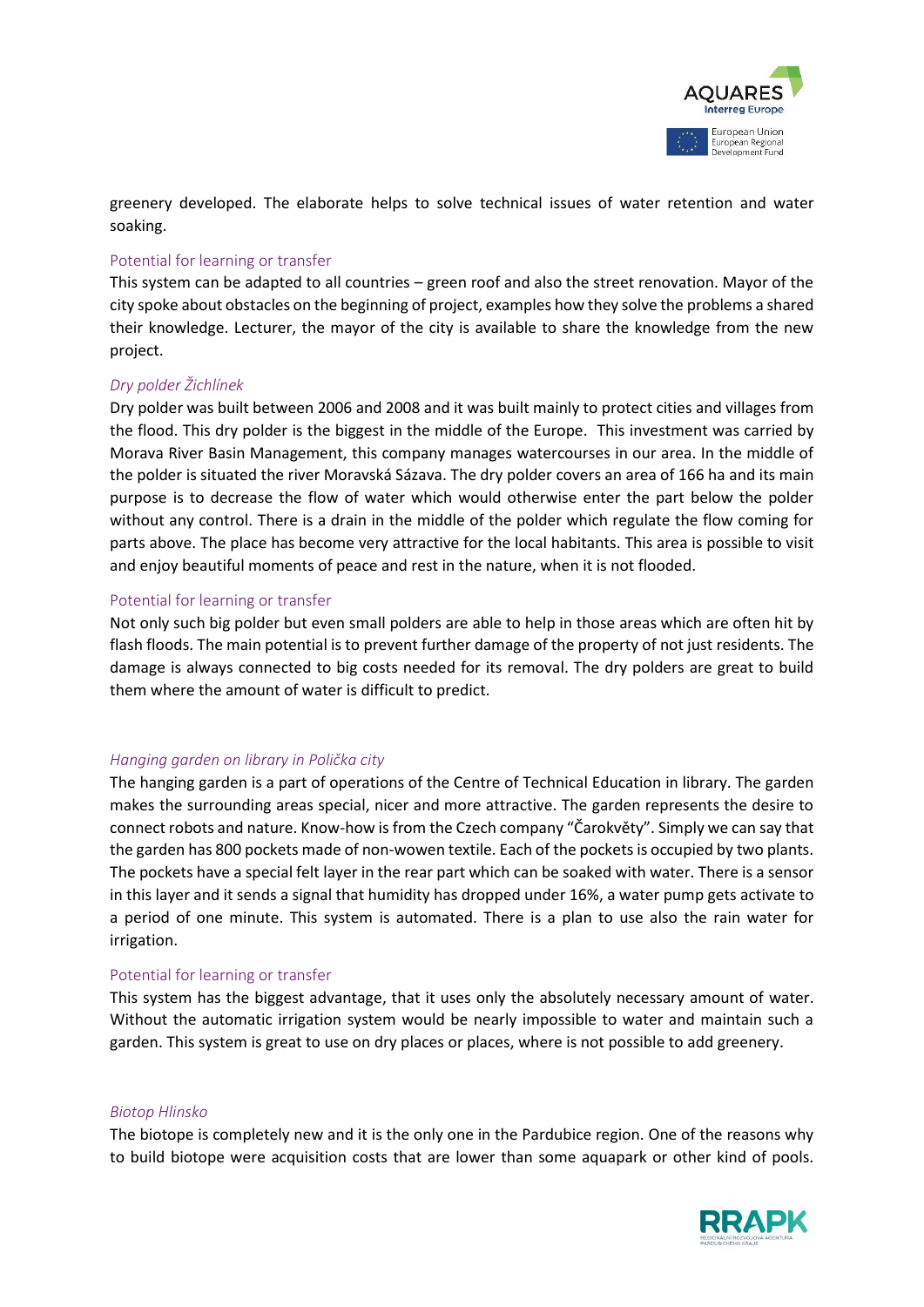

Other reasons were operational, because the biotope is in the attitude 600 m above the sea level and the municipality cannot afford an aquapark which would create a big loss. But the biggest benefit is that there is no need to use any chemicals. The whole system is based on natural cleaning. There are three parts of the biotope, swimming part, part for water cleaning and these parts are interconnected by a stream. Cleaning zone is divided into smaller sections. The first section is microbiological. It contains bacteria responsible for primary cleaning. It is followed by two other zones, planted with vegetation. The next part of the cleaning cycle continues thanks to the root system created by plants. The whole cleaning zone has been conceived in an ideal way to sediments to settle down. There are filters at the end of the zone which catch all bigger pieces of dirt which may enter the process in the biological section. The technology itself consist of nothing more than just two operation water pumps. The system is very simple but well-done build and clear.

#### Potential for learning or transfer

Mayor of the city Hlinsko can just recommend this system. It presents financially acceptable, modern layout without the need of use chemical agents. The water is constantly reused and there is no need to pump up more water into the system.

# Conclusion

The online study visit presents good practice from the Czech Republic from the Pardubice region. All examples of good practices can be applied in the AQUARES project regions. Our lecturers are open to share more information, their knowledge in projects and ready to help with projects or realizations. Lecturers are also very open to be informed about the process in partners regions and about relevant knowledge about water reuse technologies or similar project they had been presented.

# Pictures

Printscreens from the meeting.



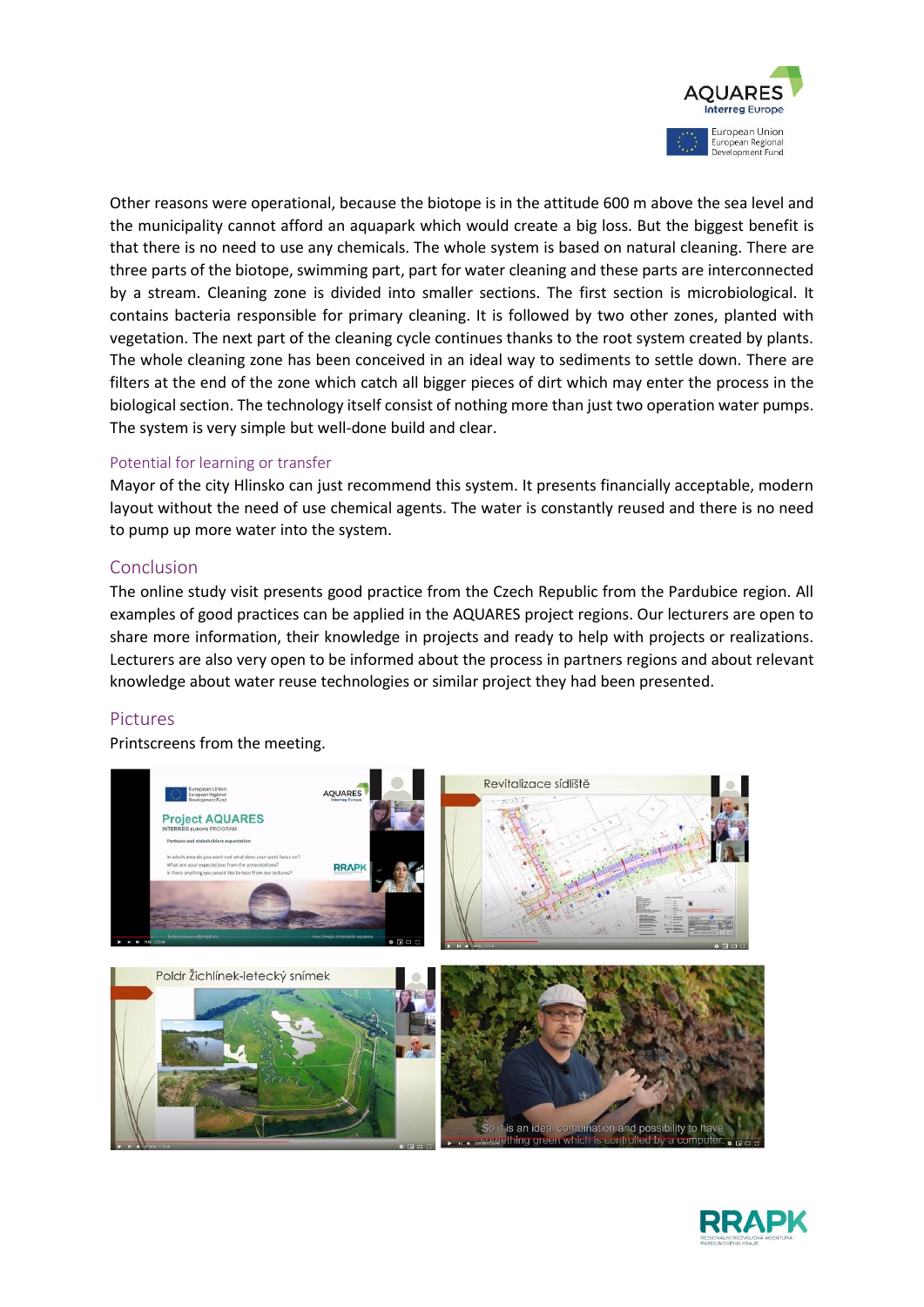



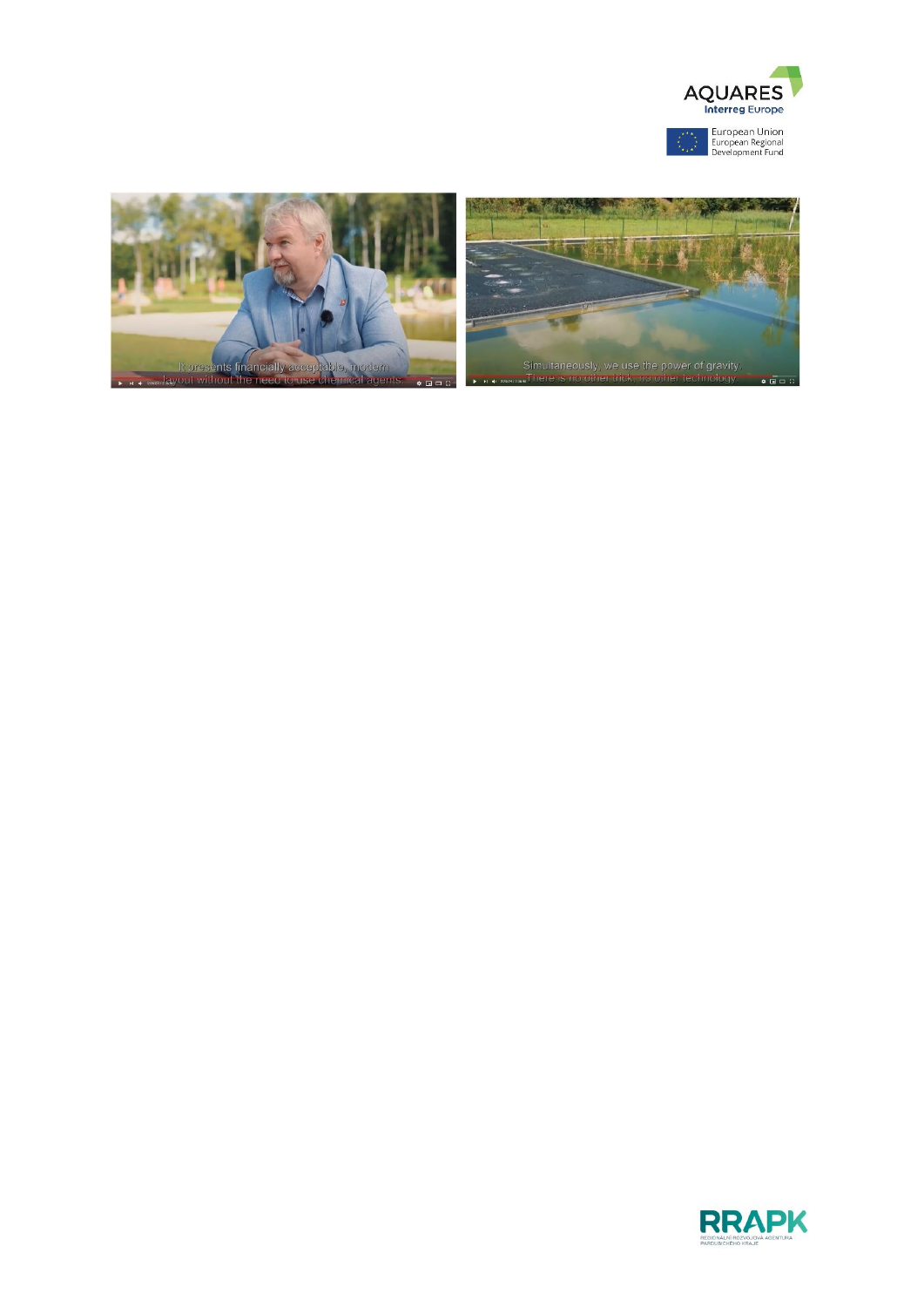

# List of attendance – Study visit

organize online by application ZOOM on 25<sup>th</sup> of September 2020

| No.            | Partner       | <b>Name and Surname</b>   | Organization                                                 | <b>Email</b>                       | Participation |
|----------------|---------------|---------------------------|--------------------------------------------------------------|------------------------------------|---------------|
| 1              | <b>FLA</b>    | Sara Zanini               | <b>FLA</b>                                                   | sarazaninifloriana@gmail.com       | online        |
| $\overline{2}$ | <b>FLA</b>    | Mita Lapi                 | <b>FLA</b>                                                   | mita.lapi@flanet.org               | online        |
| $\mathbf{3}$   | <b>FLA</b>    | Lorenzo Cozzi             | <b>FLA</b>                                                   | lorenzo.cozzi@flanet.org           | online        |
| $\overline{4}$ | <b>FLA</b>    | Giusi Rabotti             | AIAT - Landscape agronomist / phytopathologist - stakeholder | info@giusirabotti.it               | online        |
| 5              | <b>FLA</b>    | Raffaele Mauri            | AIAT - stakeholder                                           | ingraffaelemauri@gmail.com         | online        |
| 6              | <b>FLA</b>    | Alessandro Tosi           | AIAT - stakeholder                                           | alessandro.tosi93@gmail.com        | online        |
| $\overline{7}$ | <b>RRA PK</b> | Lucie Balcarová           | <b>RRA PK</b>                                                | Lucie.balcarova@rrapk.cz           | online        |
| 8              | <b>RRA PK</b> | Radim Vetchý              | Mayor of the Lanškroun city - Lecturer                       | Radim.vetchy@lanskroun.eu          | online        |
| 9              | <b>RRA PK</b> | Jan Julk                  | Director of the Polička library - Lecturer                   | jukl@knihovna.policka.org          | online        |
| 10             | <b>RRA PK</b> | Miroslav Krčil            | Mayor of the Hlinsko city - Lecturer                         | krcil@hlinsko.cz                   | online        |
| 11             | Malta         | Henry Debattista          | <b>Energy and Water Management</b>                           | Henry.debattista@gov.mt            | online        |
| 12             | Malta         | <b>Brian Borg</b>         | Ministry for Energy and Water Management                     | Brian.a.borg@gov.mt                | online        |
| 13             | SSW           | Maria Kasidoni            | Ministry of Environment and Energy                           | mariakasidoni@hotmail.com          | online        |
| 14             | SSW           | Argyris                   | Stakeholder representative from the Hellenic Association of  | deyal1@otenet.gr                   | online        |
|                |               | Papakonstantinou          | Municipal Enterprises for Water Supply and Swerage (EDEYA)   |                                    |               |
| 15             | SSW           | <b>Eleftherios Sfyris</b> | Stakeholder representative from the Hellenic Association of  | sfirisel@edeya.gr                  | online        |
|                |               |                           | Municipal Enterprises for Water Supply and Swerage (EDEYA)   |                                    |               |
| 16             | Lodzkie       | Paweł Jarosiewicz         | UNESCO Chair on Ecohydrology and Applied Ecology             | pawel.jarosiewicz@biol.uni.lodz.pl | online        |
|                |               |                           | University of Łódź                                           |                                    |               |
|                |               |                           | Topic: ecohydrology, NBS                                     |                                    |               |
| 17             | Lozdkie       | Michał Mikina             | Lodzkie Region                                               | michal.mikina@lodzkie.pl           | online        |

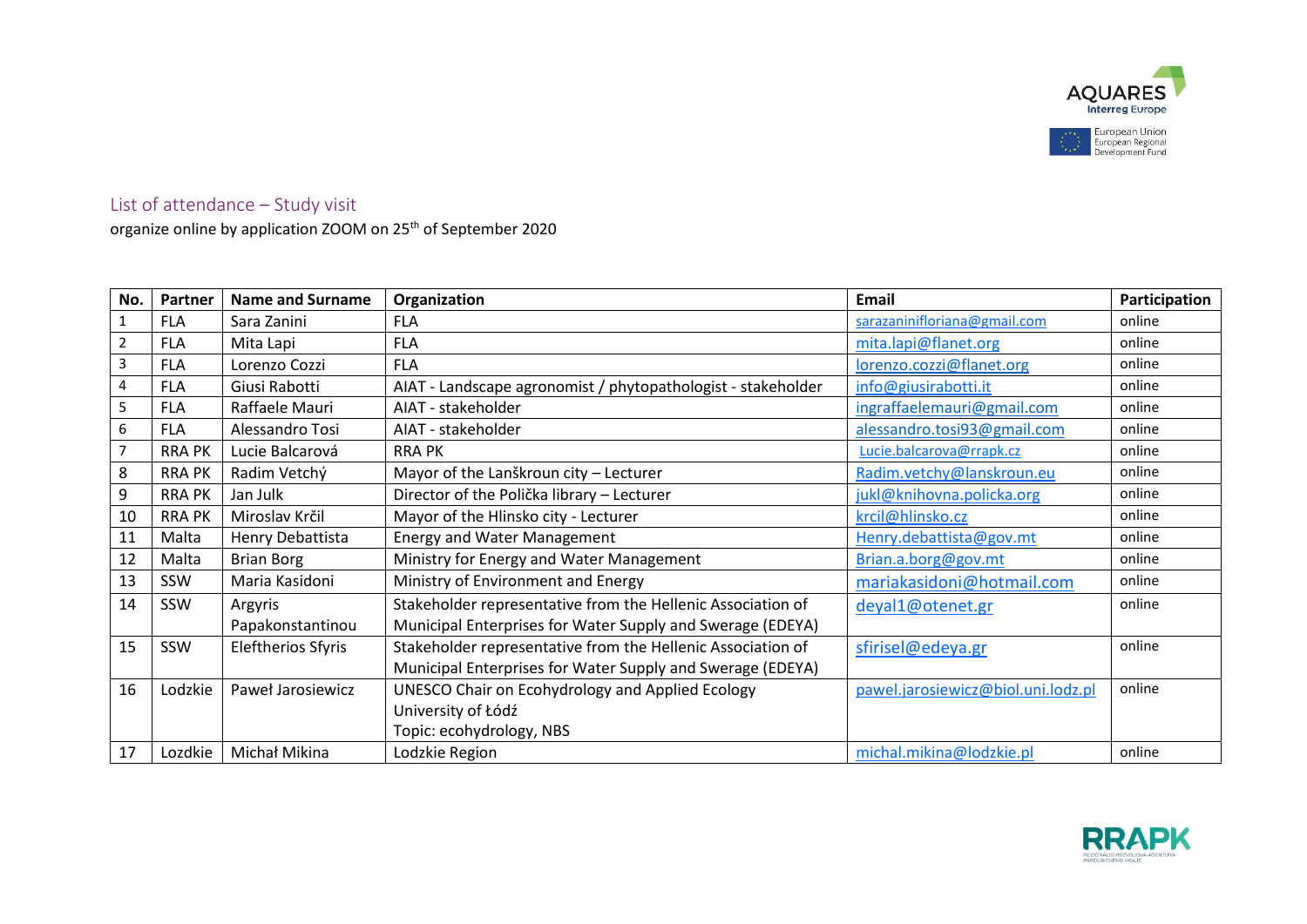



| 18 | Lodzkie       | Iwona                  | Lodzkie Region                                                 | iwona.marcinkowska@lodzkie.pl      | online |
|----|---------------|------------------------|----------------------------------------------------------------|------------------------------------|--------|
|    |               | Marcinkowska           |                                                                |                                    |        |
| 19 | Lodzkie       | Grażyna Sakson-        | Lodz University of Technology                                  | grazyna.sakson-sysiak@p.lodz.pl    | online |
|    |               | Sysiak                 |                                                                |                                    |        |
| 20 | Lodzkie       | <b>Michał Grzelak</b>  | Office of Spatial Planning of Lodzkie Region:                  | grzelak.michal@bppwl.lodzkie.pl    | online |
|    |               |                        | Topic: collecting data and conducting analyses in the field of |                                    |        |
|    |               |                        | water resources                                                |                                    |        |
| 21 | <b>XXX</b>    | Marcelina Jureczko     | Silesian University of Technology, Environmental Biotechnology | Marcelina.Jureczko@polsl.pl        | online |
|    |               |                        | Department, PhD Student                                        |                                    |        |
| 22 | <b>OOWV</b>   | Silke Mollenhauer      | <b>OOWV</b>                                                    | mollenhauer@oowv.de                | online |
| 23 | <b>OOWV</b>   | <b>Yannick Tiemann</b> | <b>OOWV</b>                                                    | <b>XXX</b>                         | online |
| 24 | Trebnje       | Peter Suhadolnik       | Institute for Water of the Republic of Slovenia                | peter.suhadolnik@izvrs.si          | online |
| 25 | Trebnje       | <b>Tajan Trobec</b>    | University of Ljubljana, Faculty of Arts, Department of        | tajan.trobec@ff.uni-lj.si          | online |
|    |               |                        | Geography                                                      |                                    |        |
| 26 | Trebnje       | Sara Uhan              | Municipality of Trebnje - AQUARES partner                      | sara.uhan@trebnje.si               | online |
| 27 | Trebnje       | Vesna Zupanc           | University of Ljubljana, Biotechnical faculty                  | vesna.zupanc@bf.uni-lj.si          | online |
| 28 | Trebnje       | Vane Urh               | Regional development agency Novo mesto,                        | vane.urh@rc-nm.si                  | online |
| 29 | f-IEA         | Rosario Saura          | f-IEA                                                          | <b>XXX</b>                         | online |
|    |               | <b>Buendía</b>         |                                                                |                                    |        |
| 30 | f-IEA         | Ana Stelea             | f-IEA                                                          | ana.stelea@f-iea.es                | online |
| 31 | <b>Baltic</b> | Ilona Vilne            | Ministry of Environmental Protection and Regional              | ilona.vilne@varam.gov.lv           | online |
|    | Coast         |                        | Development                                                    |                                    |        |
| 32 | <b>Baltic</b> | Ainis Lagzdiņš         | Latvia University of Agriculture, Department of Environment    | ainis.lagzdins@llu.lv              | online |
|    | Coast         |                        | and Water Management                                           |                                    |        |
| 33 | <b>Baltic</b> | leva Jakovleva         | Ministry of Environmental Protection and Regional              | ieva.jakovleva@varam.gov.lv        | online |
|    | Coast         |                        | Development                                                    |                                    |        |
| 34 | <b>Baltic</b> | Adelaide Mancini       | <b>Association Baltic Coasts</b>                               | adelaide.mancini@baltijaskrasti.lv | online |
|    | Coast         |                        |                                                                |                                    |        |